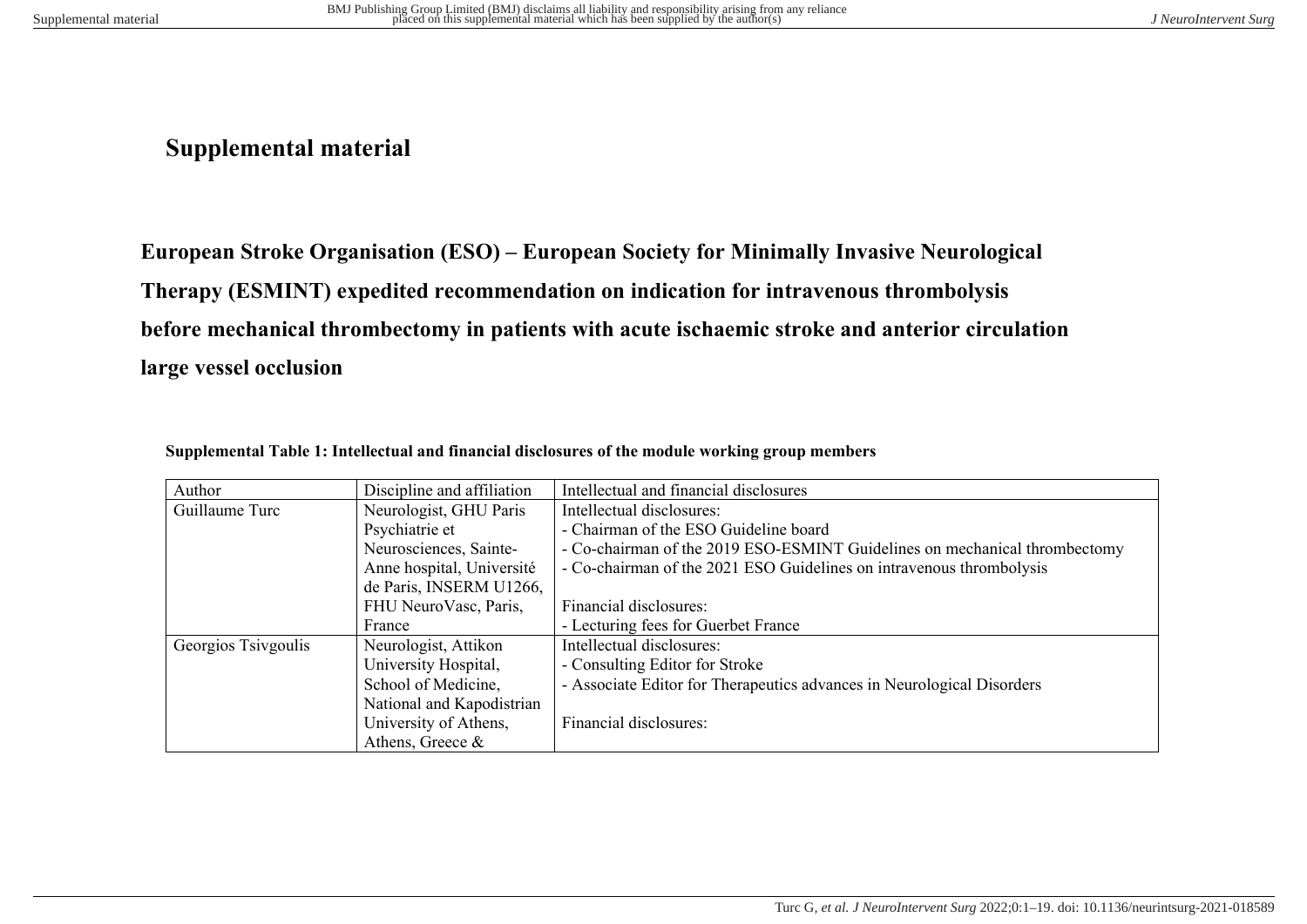|                      | Department of Neurology,<br>University of Tennessee<br>Health Science Center,<br>Memphis, Tennessee, | - Participation in advisory meetings & satellite symposia for Boehringer-Ingelheim;<br>Novartis, Sanofi, Biogen, Genesis Pharma, Teva, Merck-Serono, Bayer, Daichii-<br>Sankyo, Allergan, Specifar, Actavis, Shire, Medtronic, CSL Behring, Abbvie, Ipsen,<br>Abbott, Takeda, Roche. |
|----------------------|------------------------------------------------------------------------------------------------------|--------------------------------------------------------------------------------------------------------------------------------------------------------------------------------------------------------------------------------------------------------------------------------------|
|                      | <b>USA</b>                                                                                           |                                                                                                                                                                                                                                                                                      |
|                      |                                                                                                      | - Unrestricted research grants from Novartis, Genesis Pharma, Teva, Shire, Merck-<br>Serono, Medtronic, Boehringer-Ingelheim, Allergan, Amicus, Abbvie, Ipsen, Abbott,<br>Sanofi, Bayer, Roche.                                                                                      |
| Heinrich J. Audebert | Neurologist, Klinik und                                                                              | Intellectual disclosures: none                                                                                                                                                                                                                                                       |
|                      | Hochschulambulanz für                                                                                |                                                                                                                                                                                                                                                                                      |
|                      | Neurologie, Campus                                                                                   | Financial disclosures:                                                                                                                                                                                                                                                               |
|                      | Benjamin Franklin,                                                                                   | - Received institutional funding for the B PROUD study and the underlying B-                                                                                                                                                                                                         |
|                      | Charité                                                                                              | SPATIAL Registry by the Federal Ministry of Education and Research (BMBF) via the                                                                                                                                                                                                    |
|                      | Universitätsmedizin Berlin                                                                           | Center for Stroke Research Berlin and by the Deutsche Forschungsgemeinschaft (DFG,                                                                                                                                                                                                   |
|                      | & Center for Stroke                                                                                  | German Research Foundation) as well as by the DFG within the Excellence Cluster                                                                                                                                                                                                      |
|                      | Research Berlin, Berlin,                                                                             | NEUROCURE.                                                                                                                                                                                                                                                                           |
|                      | Germany                                                                                              | - Speaker honoraria from Lundbeck and Boehringer Ingelheim (both developing /<br>producing drugs for acute stroke treatement) and Bayer Vital, Bristol-Myers Squibb,<br>Novo Nordisk, Pfizer, and from Sanofi outside the submitted work.                                            |
|                      |                                                                                                      | - Principal investigator of the INSPiRE-TMS project, co-funded by Pfizer                                                                                                                                                                                                             |
|                      |                                                                                                      | - The author's employer, the Charité Universitätsmedizin Berlin, receives a 0.5%                                                                                                                                                                                                     |
|                      |                                                                                                      | institutional share of Stroke Emergency Mobiles (STEMO) turnover from the STEMO                                                                                                                                                                                                      |
|                      |                                                                                                      | manufacturer (Meytec GmbH) arising from previous public funding within the Berlin                                                                                                                                                                                                    |
|                      |                                                                                                      | Zukunftsfonds. The author doesn't have access to this money neither in person nor                                                                                                                                                                                                    |
|                      |                                                                                                      | related to his working groups.                                                                                                                                                                                                                                                       |
| Hieronymus Boogaarts | Neurosurgeon, department                                                                             | Intellectual disclosures: none                                                                                                                                                                                                                                                       |
|                      | of neurosurgery, Radboud                                                                             |                                                                                                                                                                                                                                                                                      |
|                      | University Medical                                                                                   | Financial disclosures: Consultant for Stryker Neurovascular; fees paid to department of                                                                                                                                                                                              |
|                      | Center, Nijmegen, The                                                                                | Neurosurgery Radboud University Medical Center Nijmegen.                                                                                                                                                                                                                             |
|                      | Netherlands                                                                                          |                                                                                                                                                                                                                                                                                      |
| Pervinder Bhogal     | Interventional                                                                                       | Intellectual disclosures: none                                                                                                                                                                                                                                                       |
|                      | Neuroradiologist,                                                                                    |                                                                                                                                                                                                                                                                                      |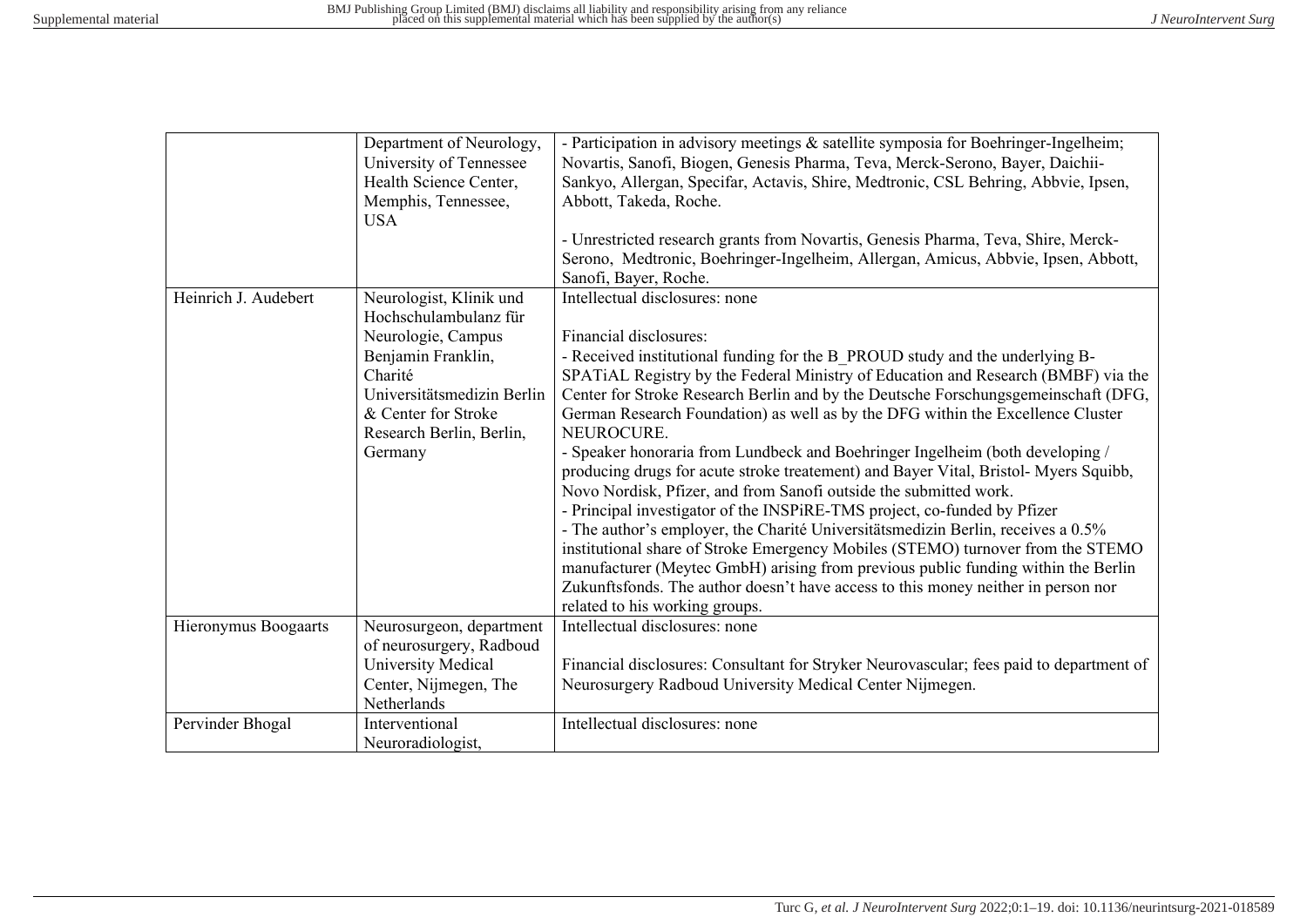|                       | Department of<br>Interventional<br>Neuroradiology, Royal<br>London hospital, Barts<br>NHS Trust, London, UK                                                                             | Financial disclosures:<br>Consulting agreements with Phenox, Balt, Brainomix, Neurovasc Technologies,<br>J&J/Cerenovus, Perfuze, Vesalio.<br>UK CI Neva 1 registry.                                                                                                                                                                                                                                                                                                                                                                                                                                                                                                                                                                                                                                                                                                                                                                                                                                                                                                                                                                             |
|-----------------------|-----------------------------------------------------------------------------------------------------------------------------------------------------------------------------------------|-------------------------------------------------------------------------------------------------------------------------------------------------------------------------------------------------------------------------------------------------------------------------------------------------------------------------------------------------------------------------------------------------------------------------------------------------------------------------------------------------------------------------------------------------------------------------------------------------------------------------------------------------------------------------------------------------------------------------------------------------------------------------------------------------------------------------------------------------------------------------------------------------------------------------------------------------------------------------------------------------------------------------------------------------------------------------------------------------------------------------------------------------|
| Gian Marco De Marchis | Neurologist, Neurology<br>and Stroke Center;<br>Department of Clinical<br>Research, University<br>Hospital of Basel,<br>University of Basel, Basel,<br>Switzerland                      | Intellectual disclosures: Co-Investigator in an advisory role in the TWIST trial of<br>tenecteplase (NCT03181360). Sponsor of trial is University Hospital of North Norway<br>in Tromsø. Boehringer-Ingelheim will reimburse the sponsor for the costs of<br>tenecteplase in the trial. Steering committee member of the PACIFIC-Stroke trial<br>(NCT04304508) sponsored by BAYER. Editorial Board of Stroke. Industry support<br>is devolved to a research fund of the University Hospital of Basel.<br>Financial disclosures: Support from the Swiss National Science Foundation;<br>Spezialprogramm Nachwuchsförderung Klinische Forschung, University of Basel;<br>Science Funds (Wissenschaftspool) of the University Hospital Basel; Swiss Heart<br>Foundation; Bangerter-Rhyner-Stiftung; Swisslife Jubiläumsstiftung for Medical<br>Research; Swiss Neurological Society; Fondazione Dr Ettore Balli; De Quervain<br>research grant; Thermo Fisher GmbH; travel honoraria by Bayer and BMS/Pfizer;<br>speaker honoraria by Bayer and Medtronic. Industry support is devolved to a research<br>fund of the University Hospital of Basel. |
| Ana Catarina Fonseca  | Neurologist, Department<br>of Neurosciences and<br>Mental Health<br>(Neurology), Hospital<br>Santa Maria-CHLN,<br>Faculdade de Medicina,<br>Universidade de Lisboa,<br>Lisboa, Portugal | Intellectual disclosures:<br>- Has received research grants from the "The foundation for science and technology"<br>and from the "Portuguese Stroke Society".<br>Financial disclosures:<br>- Speaker honoraria from Daiichi Sankyo                                                                                                                                                                                                                                                                                                                                                                                                                                                                                                                                                                                                                                                                                                                                                                                                                                                                                                              |
| Pooja Khatri          | Department of Neurology,<br>University of Cincinnati,<br>Cincinnati, OH, USA                                                                                                            | Intellectual disclosures:<br>- None                                                                                                                                                                                                                                                                                                                                                                                                                                                                                                                                                                                                                                                                                                                                                                                                                                                                                                                                                                                                                                                                                                             |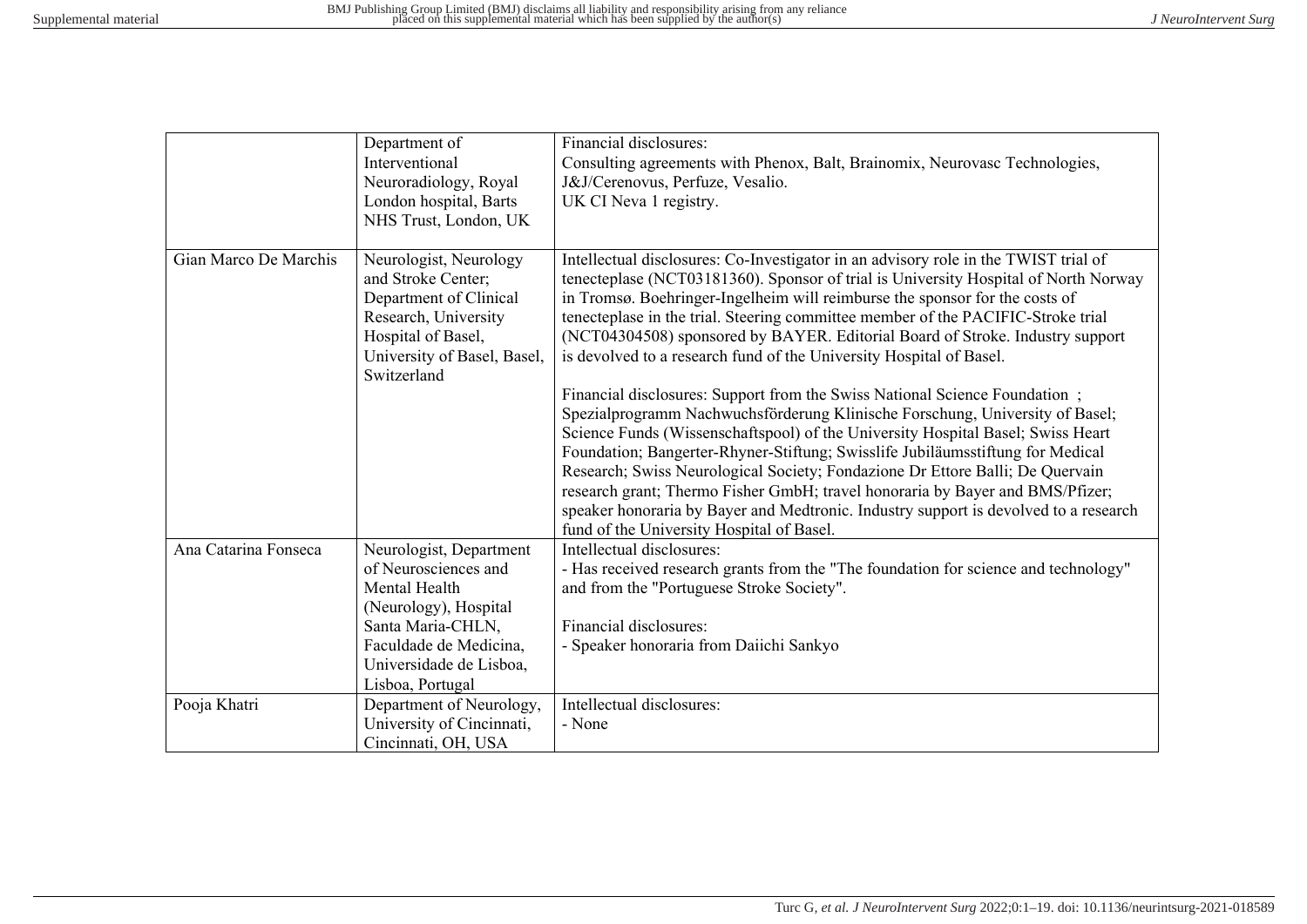|                          |                                                                                                   | Financial disclosures:<br>Pooja Khatri's department receives funding from Cerenovus (investigator-initiated<br>grant, ENDOLOW trial), Lumosa (advisor), and Diamedica (advisor); she also receives<br>compensation from Bayer (National Leader, Pacific Stroke trial) and Basking<br>Biosciences (advisor). |
|--------------------------|---------------------------------------------------------------------------------------------------|-------------------------------------------------------------------------------------------------------------------------------------------------------------------------------------------------------------------------------------------------------------------------------------------------------------|
| Mikaël Mazighi           | Neurologist, Departement<br>of neurology, Lariboisière<br>hospital-APHP-Nord, &<br>interventional | Intellectual disclosures:<br>- Scientific coordinator of the BOOSTER consortium funded by the French national<br>research agency.                                                                                                                                                                           |
|                          | neuroradiology, Fondation                                                                         | Financial disclosures:                                                                                                                                                                                                                                                                                      |
|                          | A. Rothschild hospital,                                                                           | - Consulting fees from Boehringer Ingelheim, Amgen, Air liquide, and Acticor Biotech                                                                                                                                                                                                                        |
|                          | Université de Paris,                                                                              |                                                                                                                                                                                                                                                                                                             |
|                          | INSERM U1148, FHU                                                                                 |                                                                                                                                                                                                                                                                                                             |
| Natalia Pérez de la Ossa | NeuroVasc, Paris, France                                                                          |                                                                                                                                                                                                                                                                                                             |
|                          | Neurologist, Germans                                                                              | Intellectual disclosures: none                                                                                                                                                                                                                                                                              |
|                          | Trias i Pujol, Hospital,<br>Badalona, Spain                                                       | - Director of the Catalan Stroke Program<br>- Principal investigator of the RACECAT trial, funded by Medtronic                                                                                                                                                                                              |
|                          |                                                                                                   | - Sponsored by Redes Temáticas de Investigación Cooperativa (RETICS-INVICTUS-                                                                                                                                                                                                                               |
|                          |                                                                                                   | PLUS RD0016/0019/0020) and by the project SLT008/18/0007, PERIS programme                                                                                                                                                                                                                                   |
|                          |                                                                                                   | from the Catalan Health Government.                                                                                                                                                                                                                                                                         |
|                          |                                                                                                   |                                                                                                                                                                                                                                                                                                             |
|                          |                                                                                                   | Financial disclosures: none                                                                                                                                                                                                                                                                                 |
| Peter D. Schellinger     | Neurologist, Departments                                                                          | Intellectual disclosures:                                                                                                                                                                                                                                                                                   |
|                          | of Neurology and                                                                                  | - Editoral Board Journal of Stroke                                                                                                                                                                                                                                                                          |
|                          | Neurogeriatrics, John                                                                             |                                                                                                                                                                                                                                                                                                             |
|                          | <b>Wesling Medical Center</b>                                                                     | Financial disclosures:                                                                                                                                                                                                                                                                                      |
|                          | Minden, UK RUB,                                                                                   | - Participation in advisory board meetings & satellite symposia for Boehringer-                                                                                                                                                                                                                             |
|                          | Germany                                                                                           | Ingelheim; Astra Zeneca, AbbVie, BMS/Pfizer, Daichii-Sankyo.                                                                                                                                                                                                                                                |
|                          |                                                                                                   | - Consultant for Astra Zeneca and Boehringer Ingelheim                                                                                                                                                                                                                                                      |
| Daniel Strbian           | Neurologist, Department                                                                           | Intellectual disclosures: none                                                                                                                                                                                                                                                                              |
|                          | of Neurology, Helsinki                                                                            |                                                                                                                                                                                                                                                                                                             |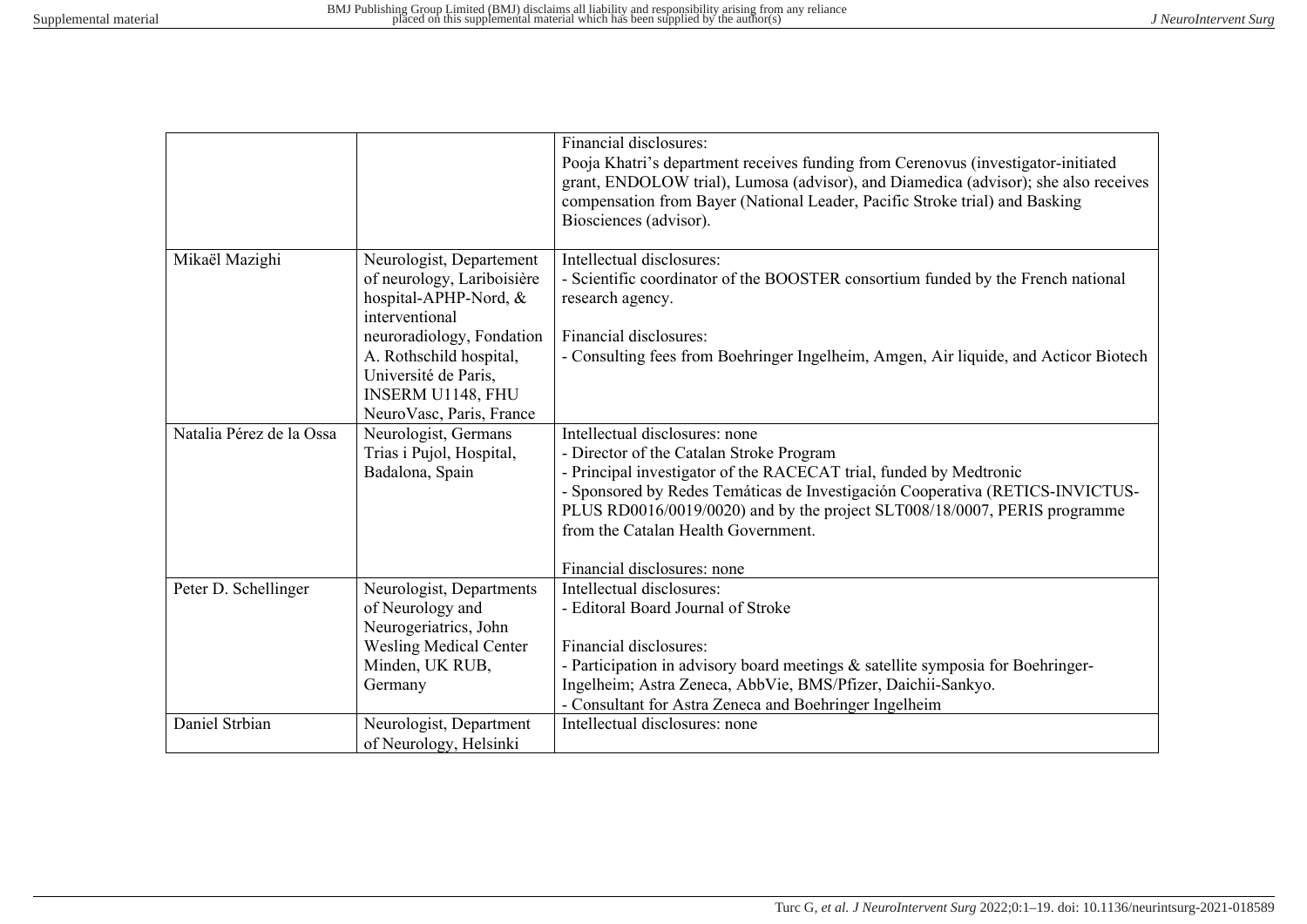|                  | University Hospital and           | Financial disclosures:                                                                 |  |  |
|------------------|-----------------------------------|----------------------------------------------------------------------------------------|--|--|
|                  | University of Helsinki,           | - Research support from Boehringer Ingelheim                                           |  |  |
|                  | Helsinki, Finland                 | - Consulting fees from Boehringer Ingelheim, Bayer, Pfizer and Bristol-Myers Squibb    |  |  |
| Danilo Toni      | Neurologist. Department           | Intellectual disclosure: none                                                          |  |  |
|                  | of Human Neurosciences,           |                                                                                        |  |  |
|                  | University La Sapienza,           | Financial disclosures: advisory board and speaker's honoraria for: Abbott, Bayer,      |  |  |
|                  | Rome, Italy                       | Boehringer Ingelheim, Daiichi Sankyo, Medtronic, Pfizer.                               |  |  |
| Philip White     | Interventional &                  | Intellectual disclosures:                                                              |  |  |
|                  | Diagnostic                        | Associate Editor for the Journal of Neurointerventional Surgery                        |  |  |
|                  | Neuroradiologist,                 | DMSB member MR CLEAN No-IV, TENSION, PROTECT-U                                         |  |  |
|                  | <b>Translational and Clinical</b> | Chairperson UK Neurointerventional Group, Chair ESMINT Education                       |  |  |
|                  | Research Institute,               | Committee                                                                              |  |  |
|                  | Newcastle University, UK          |                                                                                        |  |  |
|                  | & Newcastle upon Tyne             | Financial disclosures:                                                                 |  |  |
|                  | Hospitals NHS Foundation          | Educational consultancy work for Microvention                                          |  |  |
|                  | Trust, UK                         |                                                                                        |  |  |
|                  |                                   | Unrestricted institutional research grants from Stryker, Medtronic, Penumbra &         |  |  |
|                  |                                   | Microvention                                                                           |  |  |
| William Whiteley | Neurologist, Centre for           | Intellectual disclosures:                                                              |  |  |
|                  | Clinical Brain Sciences,          | - Has received research funding for the Chief Scientist's Office, the UK Medical       |  |  |
|                  | University of Edinburgh,          | Research Council, the Stroke Association, the Alzheimer's Society, Chest Heart and     |  |  |
|                  | Edinburgh, United                 | Stroke Association. Acts as an expert witness to the court in cases related to stroke. |  |  |
|                  |                                   | - Is on the data monitoring committee of the TEMPO-2 trial and therefore demitted      |  |  |
|                  | Kingdom                           | from discussions in section 9.3.                                                       |  |  |
|                  | Senior Research Fellow,           | - Advisory board for Bayer, fees to institution                                        |  |  |
|                  | Nuffield Department of            |                                                                                        |  |  |
|                  |                                   | Financial disclosures: none                                                            |  |  |
|                  | Population Health                 |                                                                                        |  |  |
| Andrea Zini      | Neurologist, Head of              | Intellectual disclosures:                                                              |  |  |
|                  | Department of Neurology           | -Principal Investigator for project RF-2019-12370834 "FibER: Fibrinogen replacement    |  |  |
|                  | and Stroke Center,                | to prevent intracranial haemorrhage in ischemic stroke patients after thrombolysis: a  |  |  |
|                  | Maggiore Hospital,                |                                                                                        |  |  |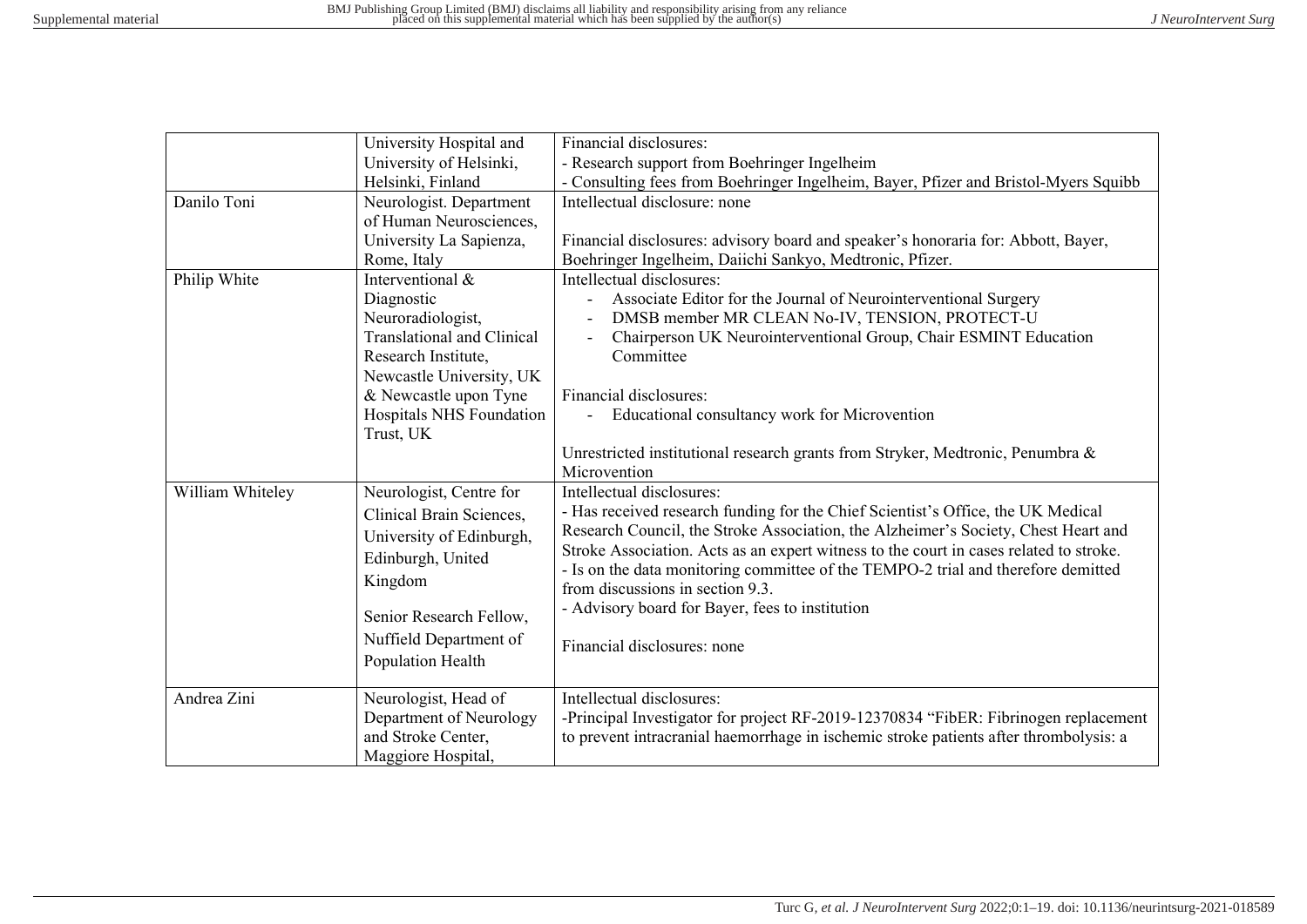|              | <b>IRCCS</b> Istituto delle<br>Scienze Neurologiche di                                                                         | pilot RCT (sponsored by Grant of the Italian Health Ministry), EudraCT 2020-005242-<br>41.                                                                                                                                                                                                                                                                                                                      |
|--------------|--------------------------------------------------------------------------------------------------------------------------------|-----------------------------------------------------------------------------------------------------------------------------------------------------------------------------------------------------------------------------------------------------------------------------------------------------------------------------------------------------------------------------------------------------------------|
|              | Bologna, Bologna, Italy                                                                                                        | -Member of editorial board of Journal of Clinical Neuroscience and of Frontiers in<br>Neurology (Stroke)                                                                                                                                                                                                                                                                                                        |
|              |                                                                                                                                | Financial disclosures:<br>- Advisory board for Stryker, Alexion, Daiichi-Sankio<br>- Speaker fees for Cerenovus<br>- Consulting fees from Boehringer-Ingelheim                                                                                                                                                                                                                                                  |
| Wim van Zwam | Interventional Radiologist,<br>Department of Radiology<br>and Nuclear Medicine,<br>Maastricht University<br>Medical Center and | Intellectual disclosures:<br>Principle Investigator of MrClean-Late trial. Co-investigator of MrClean NoIV trial.<br>DSMB chair Solonda trial. DSMB chair InExtremis trials. DSMB chair WE-TRUST<br>trial.                                                                                                                                                                                                      |
|              | Cardiovascular Research<br>Institute Maastricht<br>(CARIM), Maastricht, The<br>Netherlands                                     | Financial disclosures:<br>Speaker fees from Cerenovus, Stryker and NicoLab, all paid to Institution                                                                                                                                                                                                                                                                                                             |
| Jens Fiehler | Interventional<br>Neuroradiologist,<br>Department of Diagnostic<br>and Interventional<br>Neuroradiology,                       | Intellectual disclosures:<br>President of ESMINT, member of other scientific societies (DGNR, ESNR, DSG,<br>ESO, CIRSE, DeGIR, DRG)<br>Associate Editor for the Journal of Neurointerventional Surgery                                                                                                                                                                                                          |
|              | <b>University Medical Center</b><br>Hamburg-Eppendorf,<br>Hamburg, Germany                                                     | Financial disclosures:<br>German Ministry of Science and Education (BMBF), German Ministry of Economy<br>and Innovation (BMWi), German Research Foundation (DFG), European Union (EU),<br>Hamburgische Investitions- und Förderbank (IFB), Medtronic, Microvention, Route92,<br>Stryker. Consultant for: Acandis, Cerenovus, Medtronic, Microvention, Penumbra,<br>Phenox, Stryker. Stock holder: Tegus Medical |